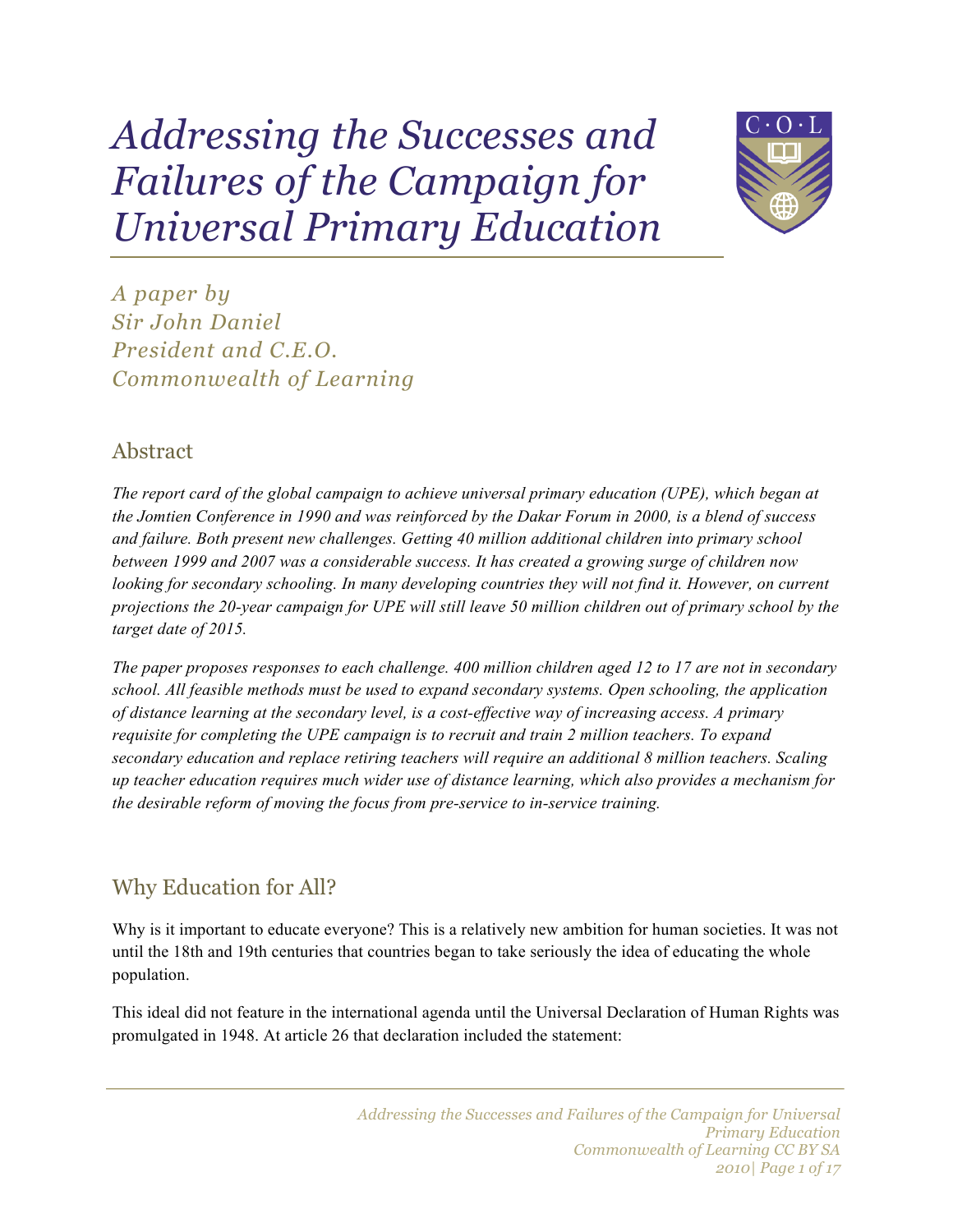*(1) Everyone has the right to education. Education shall be free, at least in the elementary and fundamental stages. Elementary education shall be compulsory. Technical and professional education shall be made generally available and higher education shall be equally accessible to all on the basis of merit.*

There is another proviso in that article that is often forgotten by governments:

*(3) Parents have a prior right to choose the kind of education that shall be given to their children.*

Why is education for all important? Various arguments have been used.

In his classic, *The Wealth of Nations,* Adam Smith wrote:

*'The more (ordinary people) are instructed the less liable they are to the delusions of enthusiasm and superstition, which, among ignorant nations, frequently occasion the most dreadful disorders. An instructed and intelligent people, besides, are always more decent and orderly than an ignorant and stupid one… They are more disposed to examine, and more capable of seeing through, the interested complaints of faction and sedition, and they are, upon that account, less apt to be misled into any wanton or unnecessary opposition to the measures of government. In free countries, where the safety of government depends very much upon the favourable judgment which the people may form of its conduct, it must surely be of the highest importance that they should not be disposed to judge rashly or capriciously concerning it.'*

Note also that Adam Smith strongly supported public investment in education:

*'For a very small expense the public can facilitate, can encourage and can even impose upon almost the whole body of the people, the necessity of acquiring those most essential parts of education'. (Smith, 1776)*

For Adam Smith educating everyone was important to underpin of peace, order and good government. Two centuries later education became a human right in the Universal Declaration of Human Rights. Then, in the latter part of the 20th century, education was justified on economic grounds. The World Bank promoted what it called 'human capital development' and much research was devoted to trying to prove cause and effect between education and economic growth.

Bill Easterly, a former World Bank employee, reviewed all the evidence and concluded that education is not, in and of itself, a motor of economic growth (Easterly, 2001). This is consistent with experience. Jurisdictions as different as Cuba and the Indian state of Kerala have long had excellent education but continue to have weak economies.

But this does not mean education is a waste of time. The most reasonable conclusion from the evidence is that education helps countries to develop faster once they put in place economic policies that are favourable to growth. An example is China, which grew faster than India once it adopted market economics because it had a better education system.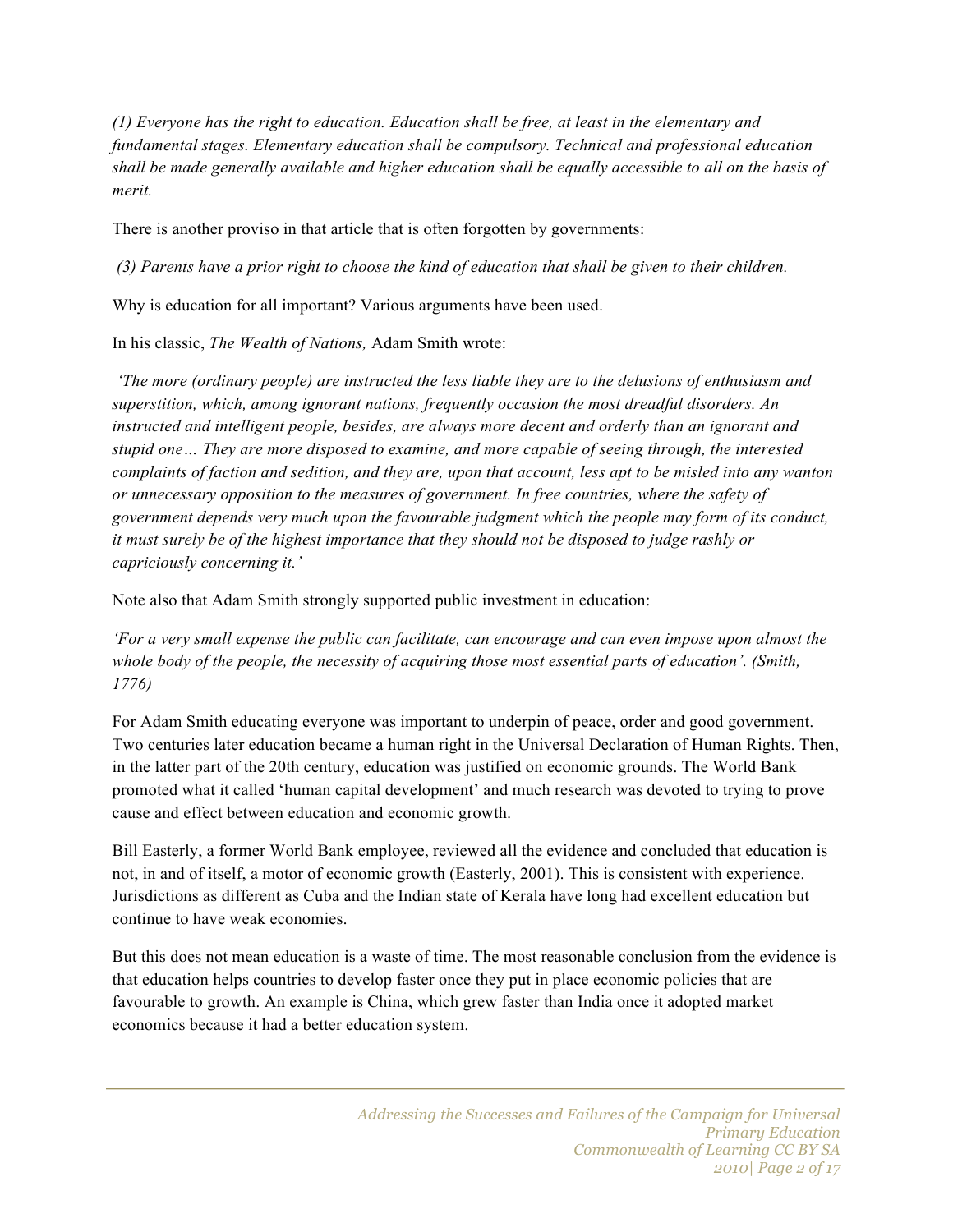The most convincing justification for education has been given by Amartya Sen (1999). Sen understands development as freedom. Freedom is both the measure of development and the means of development since free people do more to develop their families, communities and nations than those that are not free. For Sen, the aim of development is to increase the freedoms that people can enjoy and education is important because it promotes freedom in many ways.

## The Campaign for Education for All

The global campaign to achieve education began in 1990 with the World Conference on Education for All in Jomtien, Thailand. It was convened because in 1985 some 105 million children aged between six and eleven were not in primary school, the majority of them girls. Forecasts suggested that the number of outof-school children might double to 200 million by 2000.

At Jomtien 155 governments and a bevy of international organisations and NGOs committed themselves to a set of targets covering education at various levels. However, on the primary indicator of children in school Jomtien was a failure because a decade later the number of children out of school had grown to 125 million. The international community determined to hit the nail harder by convening another World Forum on Education for All in Dakar in 2000. The Forum again came up with a set of targets, but this time put more effective mechanisms in place to support countries that wanted to make progress. These mechanisms concentrated mainly on just one of the six Dakar targets: Universal Primary Education. One mechanism was the Fast-Track Initiative. Its purpose is to provide concentrated support to complete the task of achieving the quantifiable EFA goals in countries where conditions are judged to be propitious (Packer, 2008).

As a result of this and other mechanisms much faster progress was made toward Universal Primary Education in the first decade of this century. The goal has not been achieved but large countries like India and Bangladesh are making big strides although Nigeria and Pakistan still face great challenges.

What are the consequences of the success and the failure of the campaign for Universal Primary Education? The success is that enrolment rates have increased significantly. The average net enrolment rate rose from 54% to 70% between 1999 and 2006 in Sub-Saharan Africa and from 75% to 86% in South and West Asia. The result was that numbers in school increased by 40 million between 1999 and 2007, representing a tremendous input of resources and effort by developing countries.

The flip side is the failure. Many children are still not in school. The current figure is about 70 million. Earlier this was projected to drop to 30 million by the target date of 2015 but recent UNESCO figures are more pessimistic, suggesting that 50 million children will still be out of school by then. The difference reflects a concern that the global economic downturn will reduce the funds dedicated to education (UNESCO, 2010).

The challenge of success is the tidal surge of children toward secondary schooling whereas the challenge of failure is the need to train millions more teachers.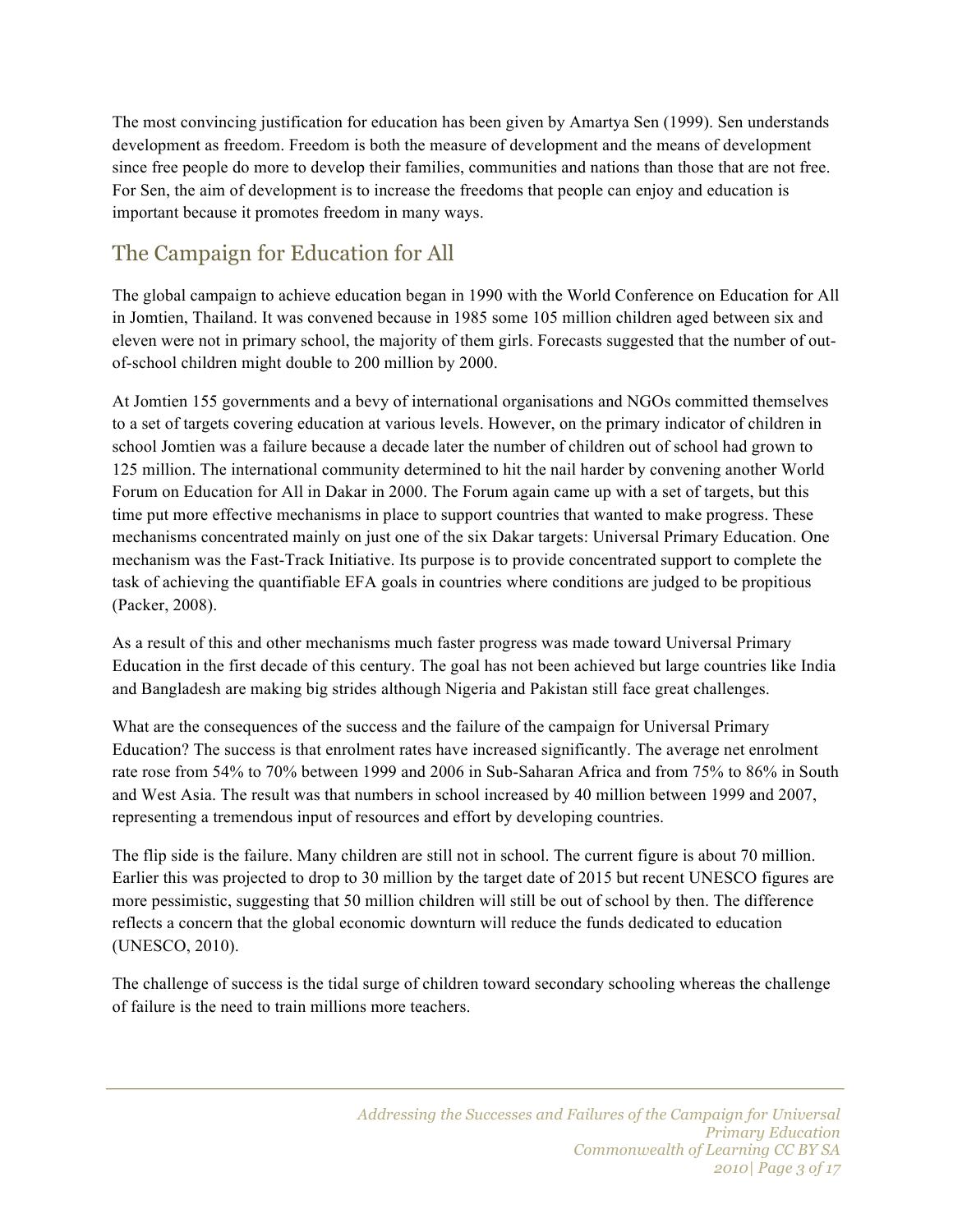# Expanding Secondary Education

The numbers of children needing secondary schooling are considerable. Up to 400 million children from 12 to 17 are not in school (Binder, 2006).

#### Secondary education and climate change

There are many arguments for the importance of secondary education but we simply note that it is the best medium-term weapon against climate change. The most powerful driver of climate change is increasing population. Since the industrial revolution the world's population has grown by a factor of seven and the demands that each human makes on the earth's resources have also increased by a factor of seven. That represents a fifty-fold increase in the impact of humankind on the planet in two centuries.

Slowing population growth is one way of limiting that impact. Women with secondary education have, on average, 1.5 fewer children than those without. A difference of one child per woman means 3 billion more or fewer people on the planet by 2050. Secondary education for girls must be a priority (Cohen, 2008).

Expanding secondary education is now – or soon will be – the key priority for many developing countries. Yet in many of these countries secondary education is very inefficient and cannot be expanded far with the resources available.

#### Alternative approaches needed

It will not be possible to accommodate the secondary surge through the conventional provision of secondary schooling, skills training and adult education in classrooms in public institutions. Governments must encourage alternative approaches, particularly providers that can deliver quality learning at scale with low costs.

As well as extending conventional public school systems, governments should encourage the expansion of private schooling for the poor (Tooley, 2009; Umar, 2008), draw lessons from projects involving information and communications technologies (ICT), and give special priority to expanding open schooling, which is the adaptation of open and distance learning at pre-university level.

However, we do not simply propose the creation and expansion of open schools as separate and distinct elements within national school systems aimed solely at coping with excess demand. Open schools should be seen as catalysts for integrating all elements of schooling into an educational ecosystem fit for the 21st century. Developing open schooling is a particularly promising alternative that can also be integrated with other approaches to make them more cost-effective and cost-efficient. An integrated approach also holds the promise of providing education that is better adapted to the needs of the 21st century. It can blur the unhelpful distinction between formal and non-formal education; build a bridge between knowledge acquisition and skills development; and has the potential to reduce the inequalities of access that blight conventional provision in most countries.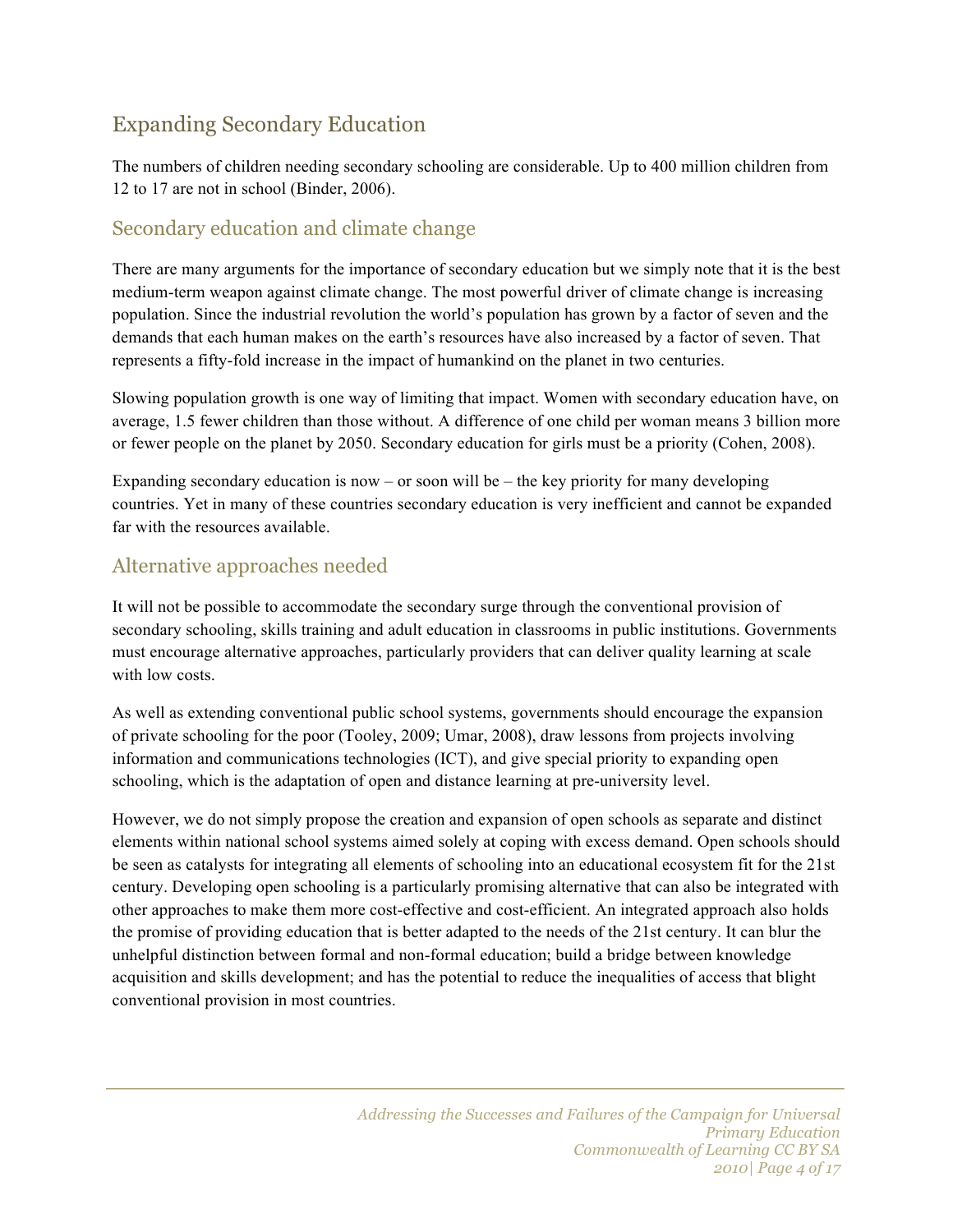#### The cost factor

Most importantly, open schooling is less expensive than conventional schooling and that differential is increasing. The expansion of conventional public schooling at the secondary level faces major challenges of both cost and effectiveness in developing countries.

Research shows that if unit costs at secondary level are more than twice those at primary level, a country will never achieve universal secondary education (Lewin, 2008). In most developing countries the difference is far greater than that, ranging from factors of 3 to 6 and beyond in most African countries. Moreover, despite this expenditure in some countries public sector schooling is losing credibility – and often pupils – as parents choose alternatives to schools plagued by decrepit facilities, uncommitted or absent teachers and a general lack of accountability.

### Can ICTs help?

Many assume that information and communications technologies can help to expand quality education cost-effectively.

We report later on three major ICT initiatives in the developing world: One Laptop per Child; the Hole in the Wall; and the NEPAD eSchools demonstration project. Computers do enrich and enhance learning, but this review shows that they need to be embedded within a wider framework if they are to make a systemic contribution to achieving EFA. Open schools could help to provide that framework.

The essential challenge is to develop learning systems that: a) can be conducted at scale; b) are inexpensive; c) deliver acceptable quality consistently; and d) can be adapted to diverse needs. In large scale distance learning systems specialisation and the division of labour are usually identified with three sub-systems: administration and logistics; course materials development and student support. Open schooling carries these principles over into secondary schooling.

# Open Schools and Mega-Schools

The term 'mega-university' is used to designate distance-teaching universities with over 100,000 active students (Daniel, 1996. p. 29) and these institutions have multiplied in number and grown in size since the term was coined. Because secondary schools are usually much smaller than universities Daniel (2010, p. xxi) has defined a mega-school as an open school with more than 10,000 active pupils. In the school sector this is an indication of useful scale, even though some open schools in high population countries have much larger enrolments, exceeding a million in the cases of India, Mexico and Indonesia.

However, even small countries can have mega-schools. The total population of Namibia is only 2 million, yet the 28,000 students in the Namibian College of Open Learning (NAMCOL) account for 40% of the country's secondary enrolment. Daniel (2010, p. 107-140) provides profiles of eight open schools and mega-schools in various countries. Abrioux & Ferreira (2009) give further examples.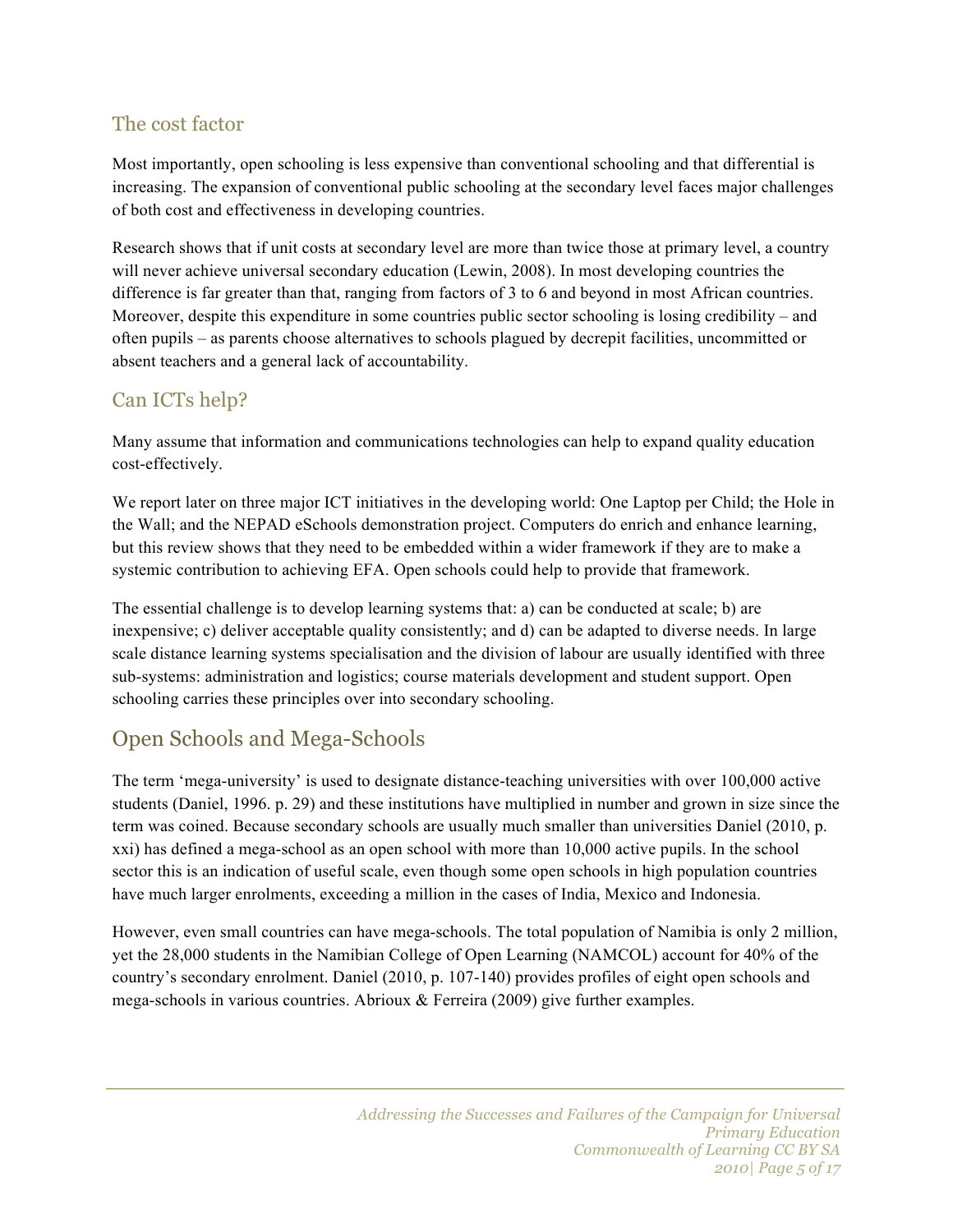### Open schools: means and ends

Most open schools deploy distance learning methods with the sub-systems just mentioned. They carry out the three functions of administration and logistics, course materials development, and student support in much the same manner, even where they use different technologies.

Differences between open schools become apparent, however, when we examine the ends that they pursue through these means. Open schools can achieve various purposes. Any country seeking to establish an open school must decide on the priorities that it wishes to pursue.

The term 'open' may designate different types of openness when used in the term 'open university' and the same applies to open schools. The degree and type of openness is a decision for those designing a particular open school. Admission may be decided on exactly the same criteria as the conventional schools or it may be more liberal. The curriculum may be exactly the same as in the conventional system – as it must be if both open and conventional schools prepare pupils for the same examinations – or more specifically adapted to the clientele.

However, given the considerable dissatisfaction with conventional secondary school curricula in many countries, open schools present the opportunity to do something different. Too often the regular curriculum is geared to preparing a small proportion of pupils for access to tertiary education, rather than giving the majority a basis for lives and livelihoods in the 21st century. Because open schools usually reach out to those who do not have ready access to a conventional school they may serve them better by offering something different from the conventional curriculum.

Extending the analysis of Rumble and Koul (2007) we distinguish three models of open schooling: complementary, alternative and integrative.

### Complementary open schools

Complementary open schools offer the same curriculum as the conventional schools to children who never had a chance to attend a regular school or had to drop out because their grades were too poor. The open schools in France, Botswana, Indonesia (to some extent), Mexico and Namibia are complementary open schools. Each reaches a significant proportion of the national secondary-age population and enables its pupils to study for the same certification as those in the conventional schools.

Because they operate at scale, these open schools can invest in the production of better learning materials than the conventional schools could hope to develop. It is clearly desirable to share these materials across the whole education system because lack of good learning materials often undermines the quality of conventional schooling.

What are the challenges facing complementary open schools? How can they improve their performance and contribute more fully to their national education systems? The answer is a seemingly paradoxical combination of closer integration with the wider educational system accompanied by greater autonomy in governance and management.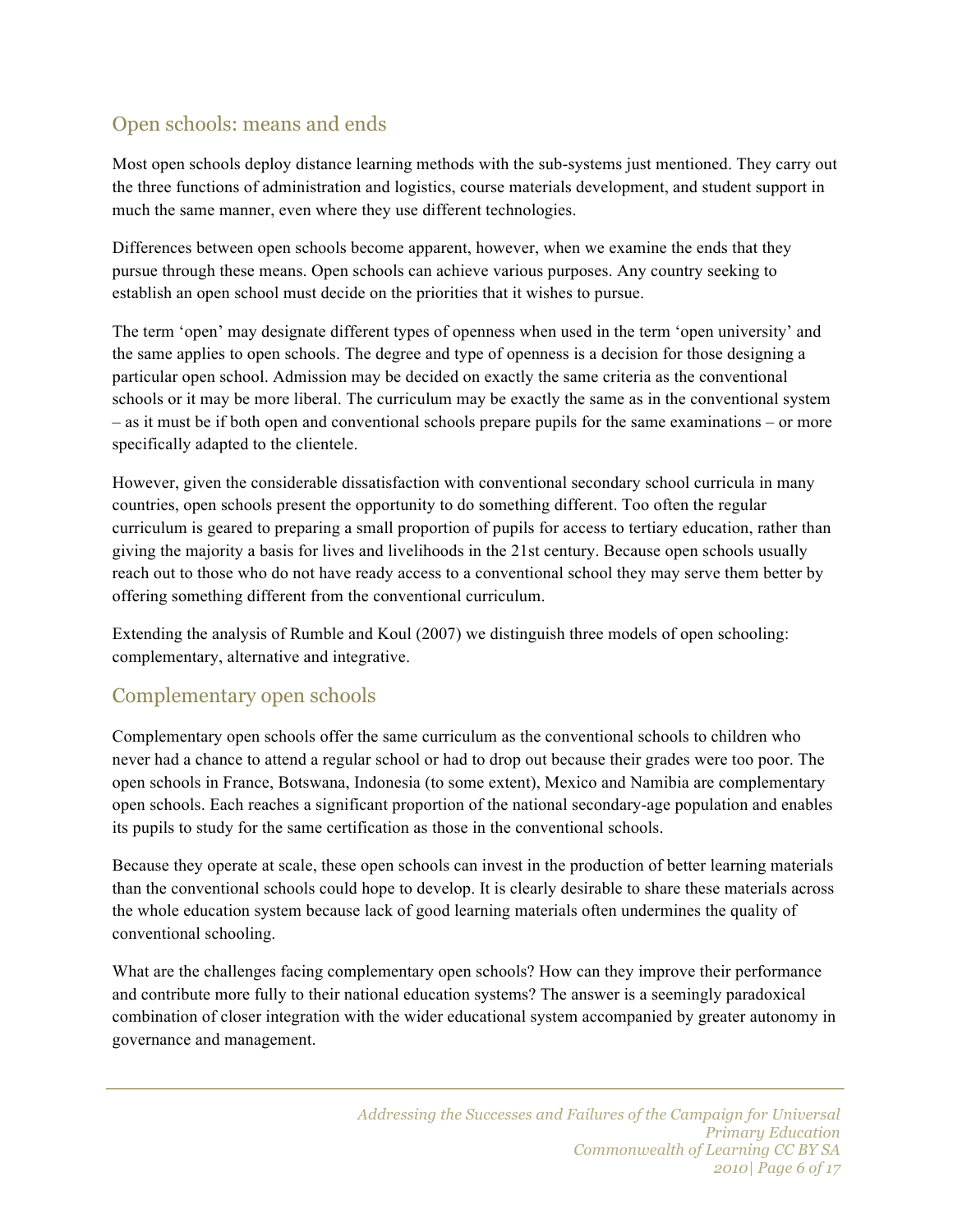Closer integration – or at least better communication with ministries of education – is particularly desirable in the area of curriculum. By definition, complementary open schools teach to the national curriculum. But since good distance learning courses require significant lead times and investment to develop and produce, governments should involve their open schools in all curriculum revision processes from the earliest stages.

Governments should regard open schools as helpful allies in national curriculum development in the era of ICTs. The Commonwealth of Learning has facilitated a programme in which open schools from six countries worked together to create secondary curricular materials in the form of open educational resources. They can be readily versioned for each country and for individual schools.

Complementary open schools must do everything possible to improve the performance of their pupils. Since they teach to the same examinations as the conventional schools, the performance of the two systems can be compared directly. Open schools must continue to gain credibility by showing good results even though – or especially because – their pupils often have a background of educational disadvantage.

#### Alternative open schools

Alternative open schools may cater to some of the same children as complementary open schools but they also aim to engage older youths and adults by offering programmes that are more vocationally oriented and have a greater focus on life skills. India's National Institute of Open Schooling (NIOS), the Papua New Guinea Open College and, to some extent, Indonesia's Open School can be considered as alternative open schools although they have very different national contexts, mandates and governance structures.

Alternative systems that break new curricular ground are steadily becoming more attractive in comparison to complementary systems that simply extend the conventional programme at a distance. Clearly, however, adapting the school curriculum and the school year to meet the needs of youth who could not access the conventional school system – and who may be employed – poses a dilemma. How far should the system aim to produce the same results as the conventional secondary schools? It used to be thought that parents and students would not wish to contemplate studies that do not hold the promise of certification identical to that of the conventional system.

But today this sounds too pessimistic. Both India's NIOS and the PNG Open College have shown that programmes that focus on life skills and work-oriented content are attractive to students and their parents. In these two cases, of course, the institutions provide their own certification, which is accepted at par with certification from the conventional system by employers and tertiary institutions.

The alternative open schools can claim considerable success. NIOS is not only drawing many school-age youth into its alternative route (74% of its secondary students are aged 15 to 20) but also has achieved parity of enrolment between male and female students in its vocational courses. To the extent that the young women see a greater sense and purpose in education that promises economic independence and a better life, NIOS is acting as an important agent of social change (Pant, 2009).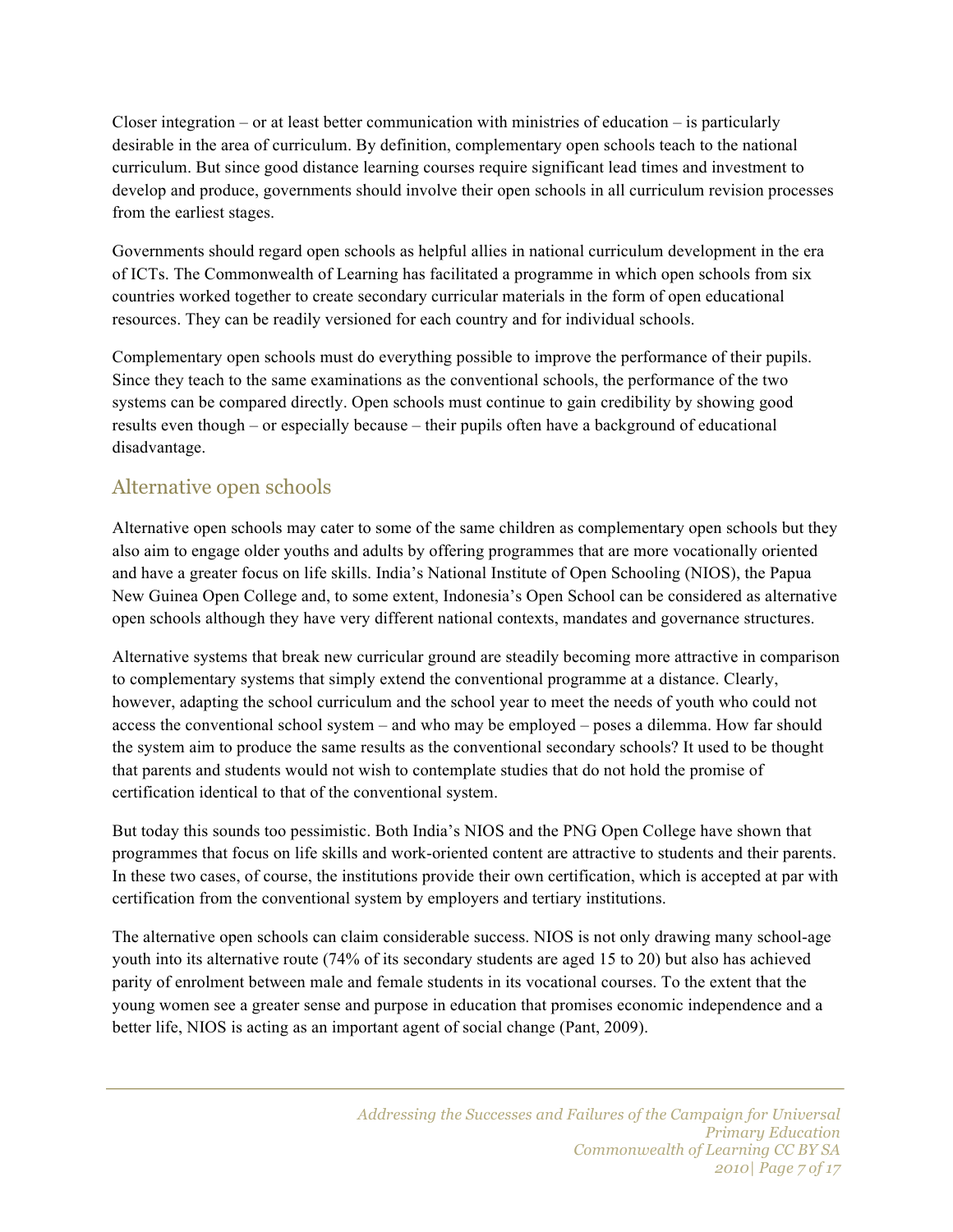### Integrative open schools

Finally, there is the concept of an integrative open school that is placed at the heart of the whole school system in order to improve and strengthen the quality and reach of that system, to be a source of innovation, and to act as a catalyst for reform.

For most educational authorities the pressing issue is to make the conventional system more effective and improve its quality. How can open schooling help? UNESCO conducted a thorough review of what makes for effectiveness and quality in schooling and developed the following list of factors (UNESCO, 2004).

- good learning materials
- focus on the curriculum
- regular, reliable, and timely assessment of learning
- pedagogical materials for teachers
- relevant content
- teaching of reading and writing
- structured teaching: direct instruction, guided practice and independent learning
- appropriate language of instruction and,
- larger classes if accompanied by better inputs (assistants, materials, etc.).

In this list of quality criteria we can identify various items could be achieved more readily with an open school acting as a resource for the whole school system. Having a source of good learning and assessment materials is a particularly important foundation of effectiveness that supports other elements of quality, such as focus on the curriculum and pedagogical materials for teachers. Today learning and teaching materials can be produced and shared in a very modern way as open educational resources, allowing open schools act as leaven for entire school systems.

### The collaborative creation of learning materials

Open schools have to produce learning materials, usually in a variety of formats. These materials have always been useful to the conventional schools. Two developments have made the learning materials produced by open schools potentially even more useful to the wider school system.

First, most learning materials are now developed in digital formats, even though they may eventually reach students in the form of printed materials. Holding materials electronically has three advantages: they are easy to move around; they can readily be adapted and revised; and they can be converted to eLearning formats when online learning becomes a possibility.

Second, there is growing movement, inspired by the ideal that knowledge is the common wealth of humankind, to create a global intellectual commons in which learning materials are shared. This movement involves many thousands of teachers, at all levels, creating open educational resources (OERs).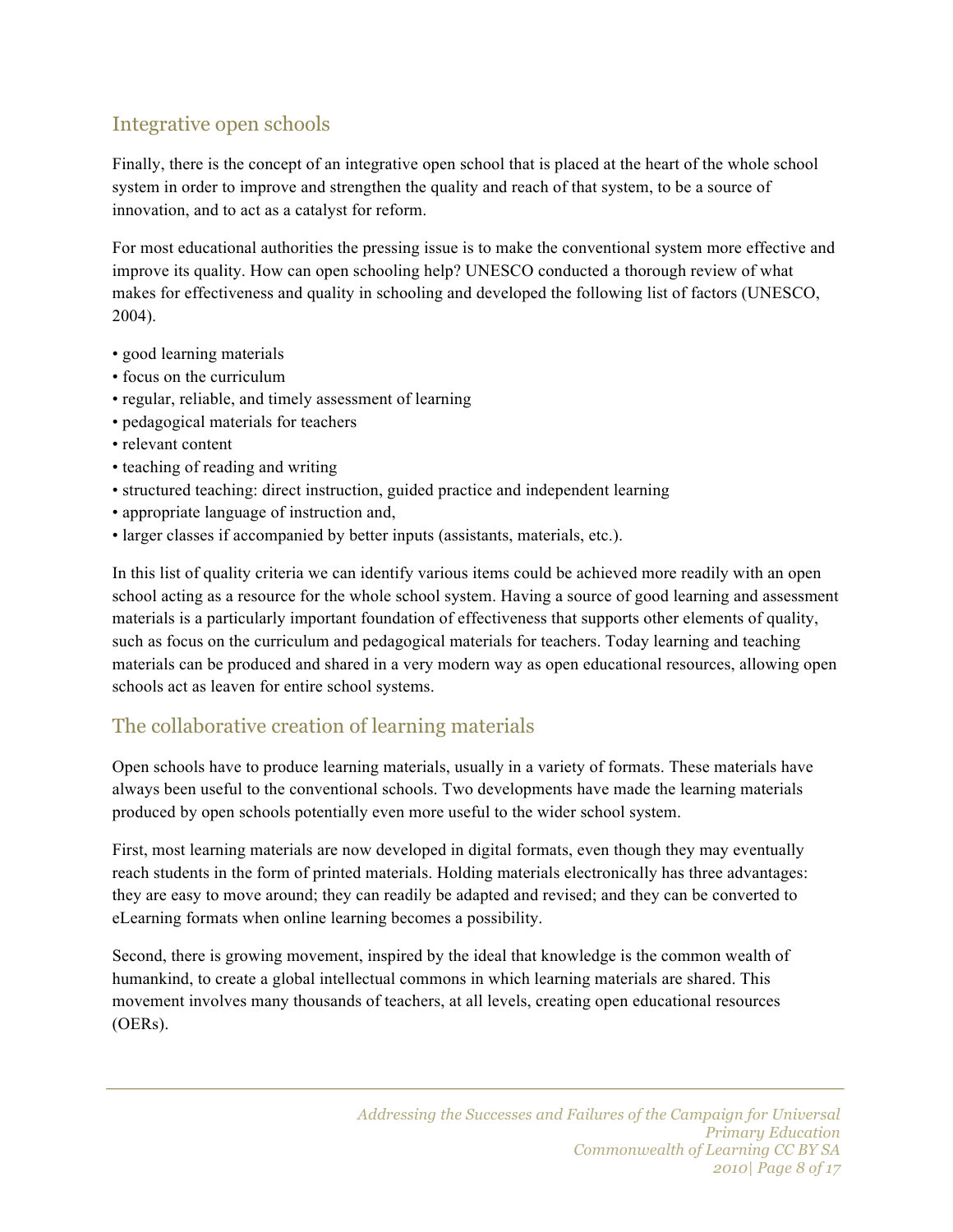The William and Flora Hewlett Foundation, which has supported various OER projects in higher education, is now supporting similar work in open schools through a programme that combines the professional development of teachers with the development of OERs. For example, 20 sets of selfinstructional learning materials on the secondary curriculum have been produced in six developing countries: Botswana, Lesotho, Namibia, Seychelles, Trinidad & Tobago and Zambia.

This material is suitable for use in both open and conventional schools and permits open schools to offer current and new subjects through both print and online teaching. The programme also created a pool of one hundred trained and experienced master teachers, who now train other teachers in their countries and support online materials development. These master teachers have been trained in the use of the Commonwealth of Learning's instructional design template and have the skills to develop learning materials collaboratively online through a common Learning Management System, thus creating a new network of expertise in developing countries.

### Computers for children: can open schools help?

Open schools could also act as organising elements for the expansion of ICTs in secondary schools generally.

Daniel (2010, p. 32) reviewed three projects that put computers in the hands of children in developing countries. The One Laptop Per Child (OLPC) and the NEPAD eSchools demonstration project placed computers in schools, whereas India's Hole in the Wall (HITW) experiment put them in playgrounds and public spaces. Although the two projects involving schools gave disappointing results, especially to those who expected a revolution in teachers' pedagogy and students' performance, there continues to be a strong drive in most countries to get more computers into the schools.

Open schools could help whole school systems implement computing more effectively. Collaborative projects in OER curriculum development can help to create locally adapted eLearning materials of quality that are always in short supply. Moreover, since open schools have to be technologically savvy to take advantage of new developments for their own students they are a natural source of expertise for wider use.

Student assessment is an area of special relevance in this context. Regular, timely and reliable assessment is an important tool in securing students' attention to content and the curriculum. Bernard and his colleagues at Concordia University have shown that reinforcing interaction with content – rather than with tutors or fellow students – is the most important way of promoting learning (Bernard et al., 2009). Although reliable and regular assessment encourages students to focus on content, student assessment is the element of their role that many teachers like least.

Because of their scale and flexible entry requirements open schools have to operate with large banks of assessment instruments (quizzes, examinations, etc.) for both formative and summative assessment. These are held as databases on computers so that they can be made available on demand. By strengthening this function of open schools, governments could create an extremely valuable resource for their entire school systems.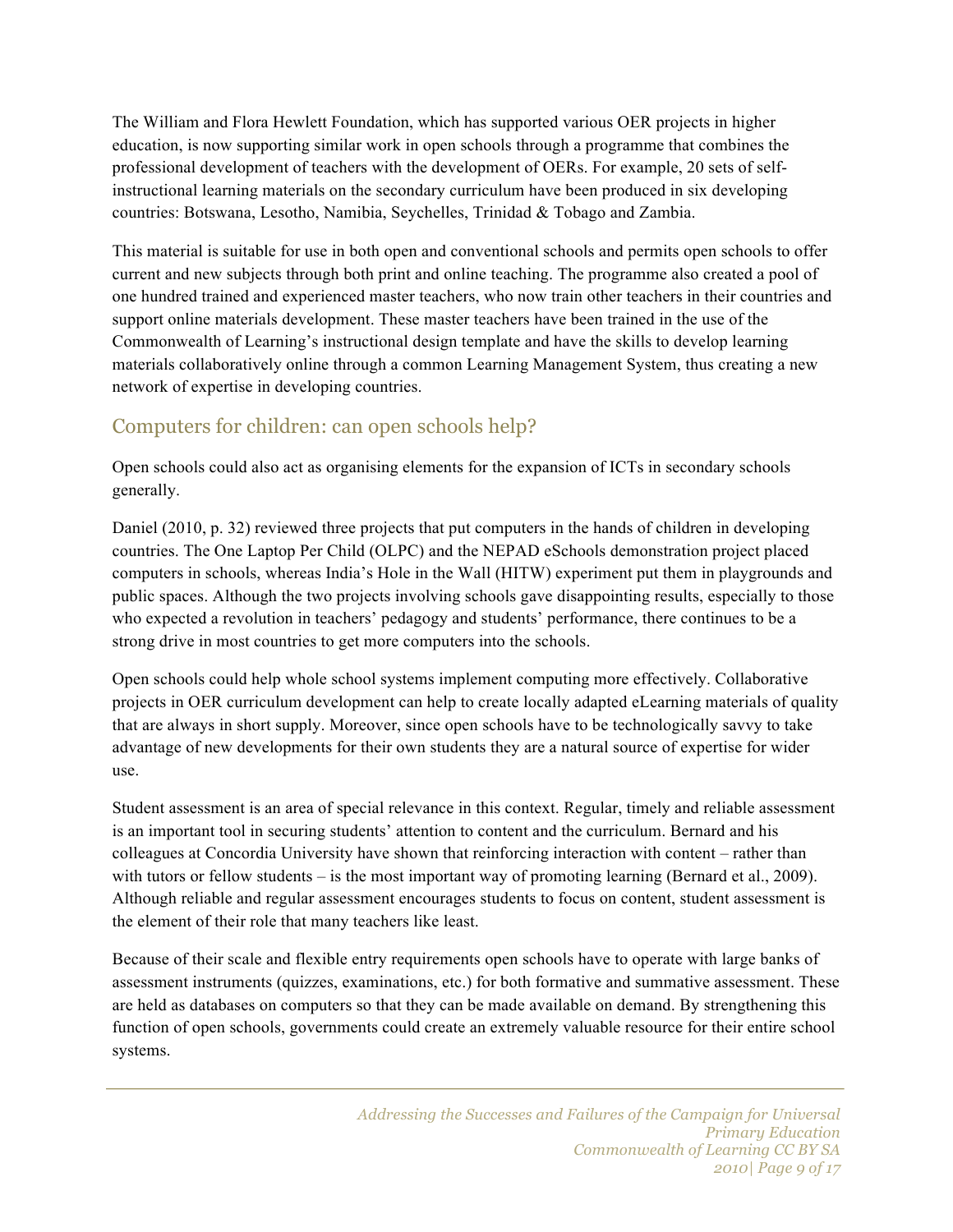In summary, we are seeing the beginnings of a process that will lead to much closer integration between open schooling and conventional schooling. Materials that are aimed, in the first instance, at the pupils of open school will very quickly find their way into conventional classrooms.

# Expanding Teacher Numbers

We turn now to the consequences of the failures of the campaign for Universal Primary Education. The major challenge is the need to expand teacher recruitment and education in order to complete the drive to UPE and to expand secondary. While the expansion of schooling is primarily a challenge for developing countries, recruiting and educating large numbers of teachers is a necessity for rich and poor countries alike. In the last decade, for example, California was employing 30,000 untrained teachers in its schools.

The worldwide shortage of teachers has several causes. First, completing the drive to Universal Primary Education and beginning to expand secondary education will require large numbers of new teachers. Second, many countries – both developing and industrialised – will see a significant proportion of their teaching force retire between 2010 and 2020. Finally, the ravages of AIDS have been particularly severe for teachers in Africa. At times in the early years of this century, in both Kenya and Zambia, the annual deaths of teacher from AIDS were greater than the output of the teacher training colleges.

In aggregate UNESCO estimates that at least 10 million additional teachers will be needed worldwide by 2015 if Universal Primary Education is to be achieved and a serious start made on expanding secondary education (UNESCO, 2008, p. 22). This is a substantial proportion of the current global teaching force of around 75 million (UIS, 2009). Fortunately, progress is being made and the number of teachers worldwide has increased by some 1.5 million annually since 2000. However, many of these teachers have little or no training before they join their schools.

Two related aspects of teacher education must be addressed. First, how can we recruit and train more teachers more rapidly? Second, what kind of training is best suited to the needs of the second decade of the 21st century?

### Teacher recruitment

In teacher recruitment there is a three-way correlation between the status of the teaching profession in a country, the performance of its schools and children, and the ease of recruiting able people as teachers. In countries like Austria, Canada, Finland, France, Germany and Ireland teacher recruitment and retention is not a major issue. Teaching is a high status profession and most of these countries score highly on international surveys of pupil performance such as the OECD's Programme for International Student Assessment (PISA).

Sadly, however, the status of teaching is declining in most countries and the blame for this lies with both teachers and governments. Where teacher absenteeism is a constant problem the public cannot be expected to admire teachers. Where governments have eroded teachers' salaries and the deployment of teachers is infested with corruption good people will not be attracted to the profession.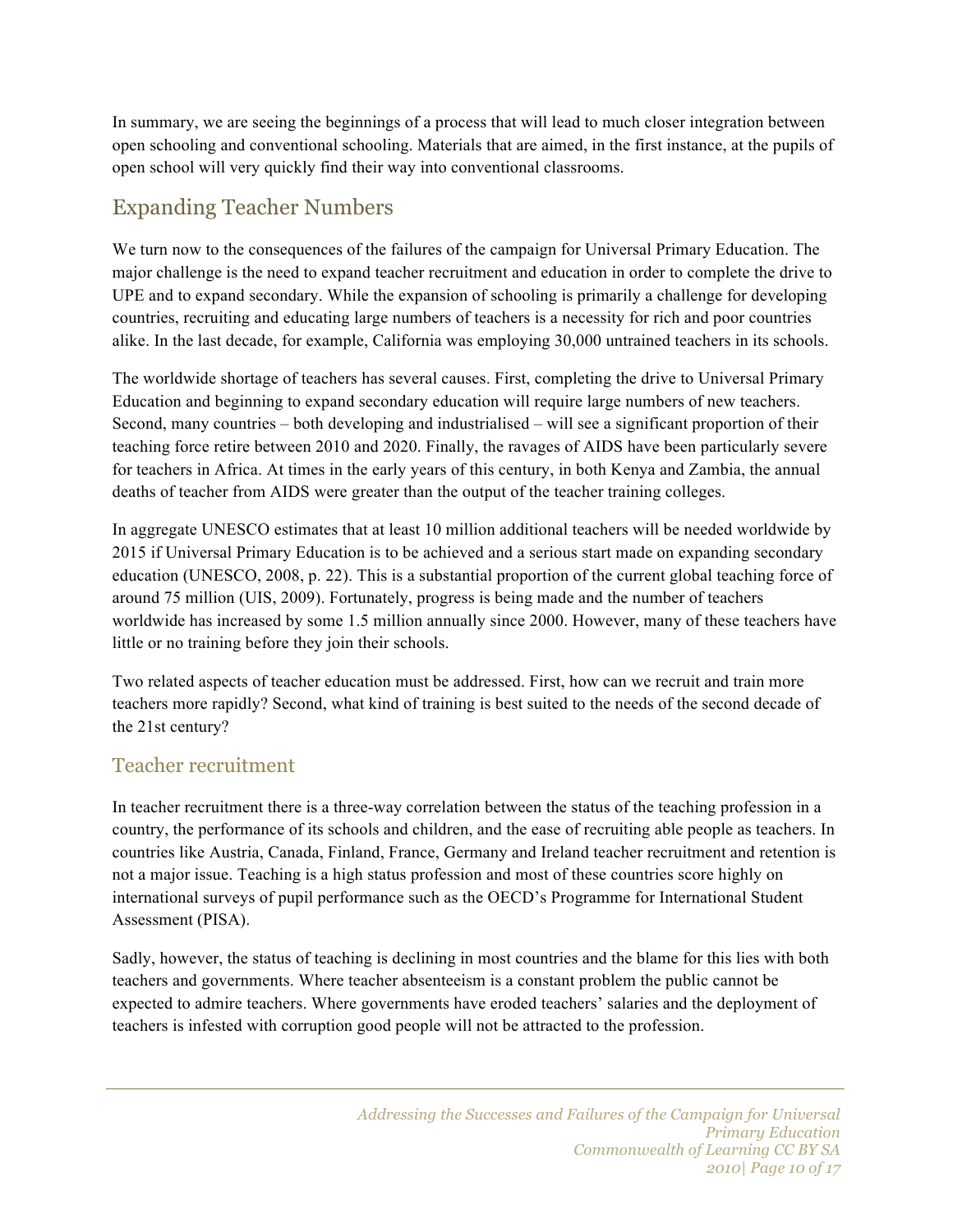A century ago the Irish playwright George Bernard Shaw (1903) made the oft-repeated remark that 'those who can do; those who can't teach' to which Laurence Peter (1977) later added 'and those who can't teach, teach the teachers'. But today's knowledge economy has stood at least the first of these catty comments on its head.

The training and skills that teachers acquire are highly valued in the contemporary labour market. Indeed, the UK's Secret Intelligence Service, MI5, advertised for teachers in 2009, seeking their 'relationshipbuilding skills' (*The Week,* 2009, p. 13).

The combination of the low status of the profession and the attractiveness of teachers' skills in the wider labour market no doubt explains why 50% of teachers in the US leave the profession within five years of completing their training (UNESCO, 2007, p. 130).

Faced with the problem of teacher shortage and the necessity of putting an adult in front of each class of children, at least in primary school, many governments have had to resort to employing untrained teachers, as in the example of the 30,000 untrained teachers in California.

This approach can be a cynical ploy as well as a hard necessity. The Global Campaign for Education railed against:

*'(Large expansion) para-teacher schemes where pre-service training is compressed or abandoned completely, wages are lowered, working conditions are poorer and career paths are limited. They are being used by many governments to cut the costs associated with expanding educational access to all children. The price such governments are forced to pay is the quality of training (Nock, 2006, p. 27).*

Such a strategy is not going to lead a country towards a viable and sustainable education system.

However, sending people into the classroom with minimal initial training can be a very good strategy for our times if they are then provided with appropriate on-the-job training. Two interesting examples of this from developed countries are the Teach for America programme in the US and the Teach First programme in the UK.

There are differences of detail between the programmes but essentially they recruit the best graduates they can find, ask them to make a two-year commitment to teaching, and send them into the classroom, often in the toughest schools, with just a minimal orientation beforehand. In the UK they are given the opportunity to acquire Qualified Teacher Status during their first year and to engage in training for management jobs once they leave teaching. In fact almost three-fifths of the Teach First graduates elect to stay in teaching once their two year commitment is over (Hutchings et al., 2006).

It is revealing that these highly qualified graduates are positively attracted by the description of teaching, in the Teach First advertisements, as 'tough and demanding'. Conversely, they are put off by the standard one-year postgraduate route into teaching as 'too slow', 'too theoretical' and 'too boring' (*The Economist,* 2009, p. 49), although they value such training more after they had gained experience in the classroom.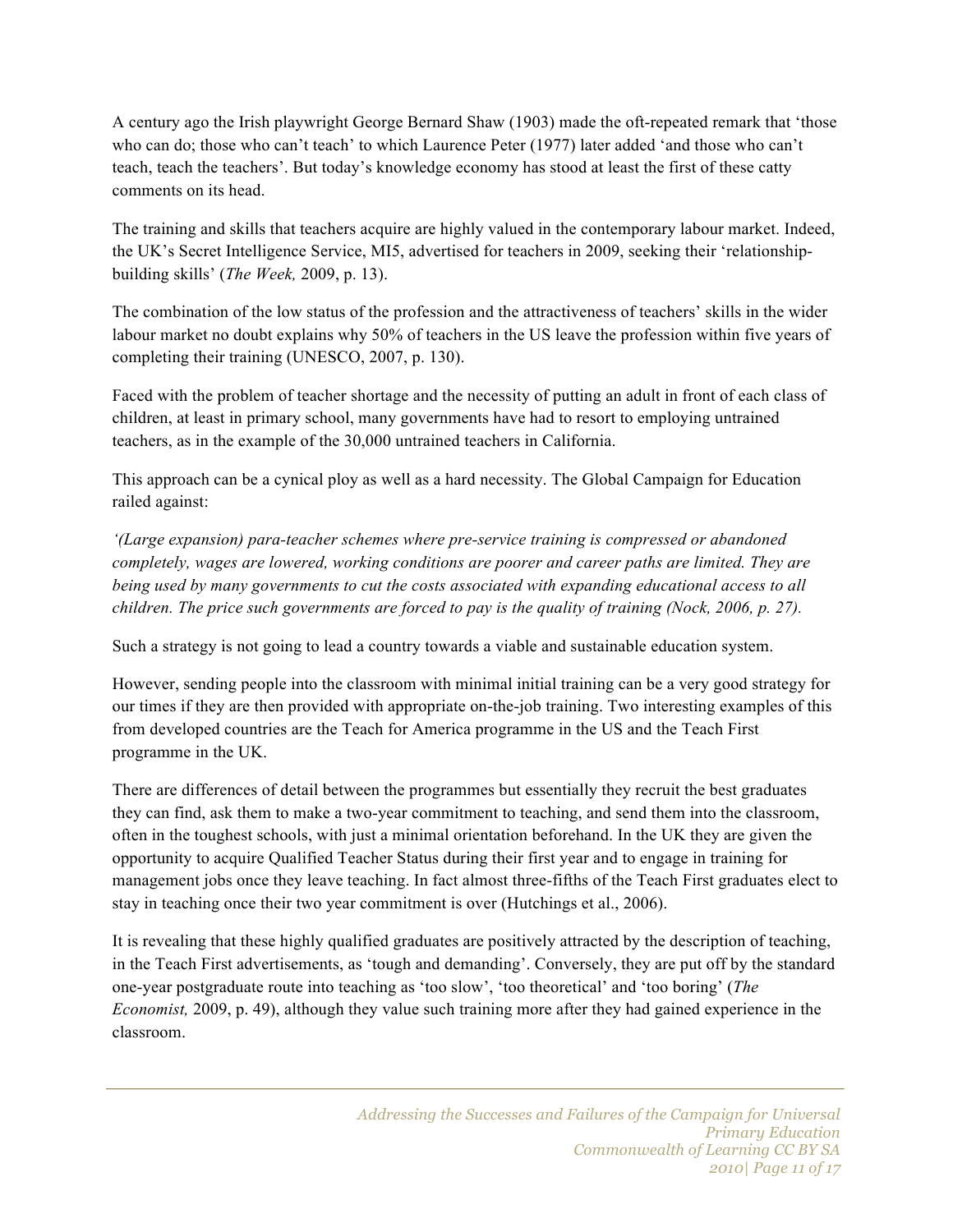### Teacher education: pre-service or in-service?

Combining these strategies of putting unqualified teachers straight into the classroom in developing countries and doing the same with good graduates in developed countries suggests that the concept of teacher education needs radical revision.

Moon claims that 'more policy attention was given to teacher education in the 1990s than in all the hundreds of years of history that preceded it. And most of the activity has focused around quality' (Moon, 2008). Unfortunately this 1990s policy-making has little relevance to today's world because it failed to address the crisis of teacher recruitment, it was poorly coordinated with school systems, and it did not take account of the potential of technology to do things differently. 1990s policy focused on long programmes of pre-service training whereas today's emphasis must be on shorter and recurring programmes of continuous professional learning.

Lewin (2002) argued that because the continuing professional development or upgrading of primary teachers is carried out without reference to school needs – often without the knowledge of the school head – it encourages them to move to other jobs rather than improving their effectiveness in their schools.

Furthemore, policy usually ignored the gathering momentum of distance learning and its enhancement by ICT and open educational resources. Today distance learning cannot be ignored because it provides the only way of addressing the two central requirements of teacher education just identified: the emphasis on continuing professional development and the focus on the teacher in the classroom. These requirements complement each other. Any form of continuous professional development that involves bringing teachers regularly to institutions in the towns is inherently expensive and inconvenient. More importantly, to judge by a report on continuous professional development in teacher resource centres in Africa (DFID, 1999), it seems to have little impact on their performance as teachers.

The locus of continuous professional learning must be the school and its focus must be the classroom. This has always been the strength of distance learning systems for teacher education.

### Distance learning in teacher education

Information and communications technologies – and the possibility of open educational resources that they have created – have significantly increased the power of distance learning in teacher education. However it is not new.

Daniel (2010, pp. 141-170) gives profiles of eight successful applications of distance learning to teacher education, going back to PERMAMA, an early 1970s in-service programme for Quebec mathematics teachers. The impact of that programme is still being felt in the very high performance of Quebec pupils in the PISA mathematical literacy surveys.

However, PERMAMA, like its more recent California equivalent, CalStateTEACH – and to some extent the teacher education programmes of the UK Open University – had to face the hostility of traditional teacher educators who were so heavily invested in long, theoretical pre-service programmes that they felt threatened by programmes that reached teachers on the job and taught them there. Yet these programmes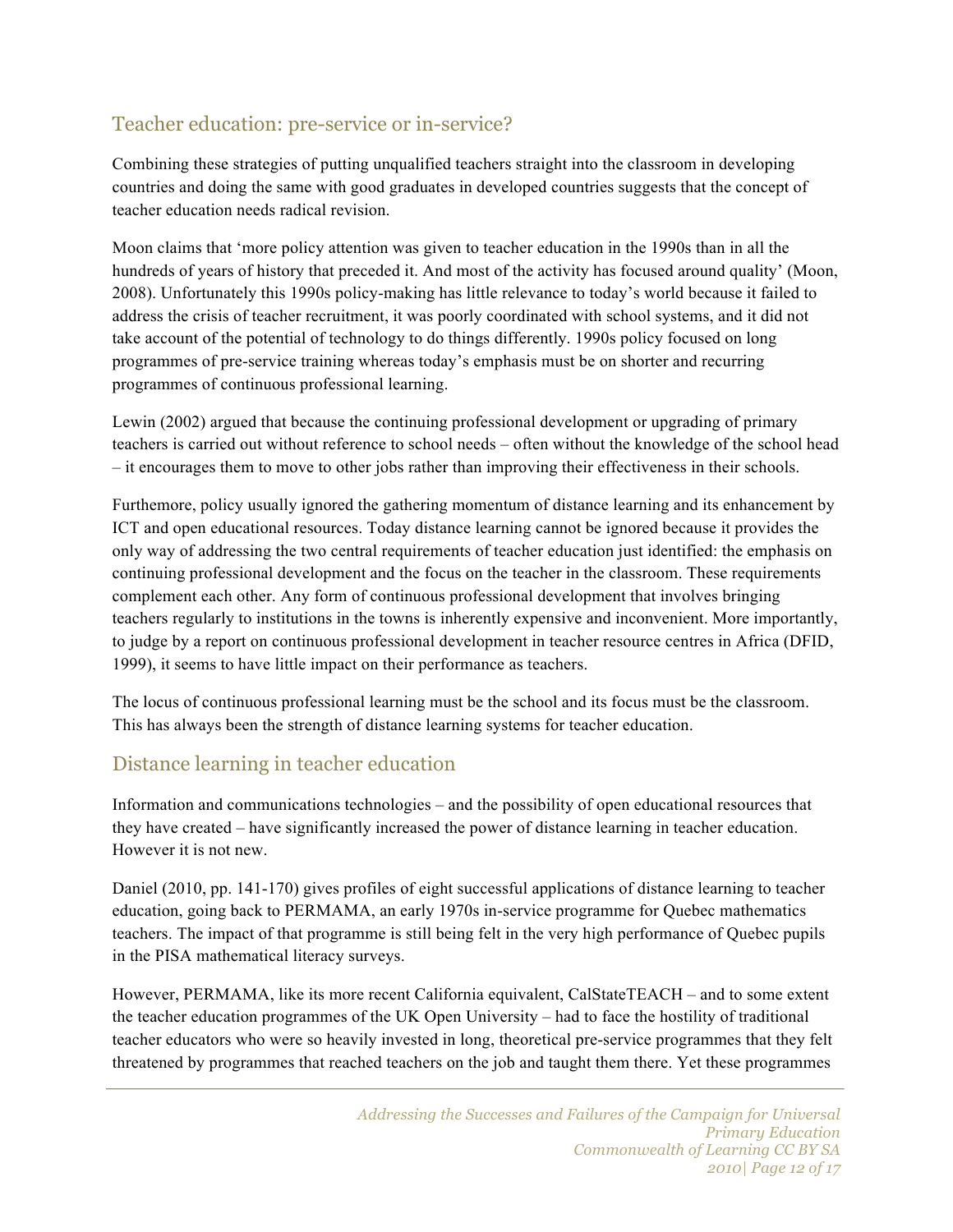are rated as positively by employers as other university programmes and more positively than most. External independent evaluation is giving the programmes very high ratings (Moon, 2007, p. 14).

One of the great contributions of information and communications technologies to in-service programmes has been to make it possible to gather the teacher learners into a community of practice through computer conferencing (Leach, 2002). This virtual environment provides a secure setting in which novices can gain experience through contact with veteran practitioners.

#### The TESSA programme

Open educational resources are already making a powerful contribution to teacher education in Africa, most particularly in the programme Teacher Education in Sub-Saharan Africa, abbreviated as TESSA.

TESSA is a consortium of 13 African universities, the UK Open University and five international organisations. It works across nine African countries – with more participating informally – by creating teacher education materials in Arabic, English, French and Kiswahili. In 2008 nearly half a million African teachers worked with materials and resources produced through the TESSA community. Since these are classroom-based in-service materials they have a direct impact on millions of children through their use in the classroom.

Because they are open educational resources, institutions and schools can adapt them to their needs. For example, Nigeria's National Teachers' Institute, one of the world's largest programmes of teacher education at a distance, uses the materials differently from the University of Fort Hare in South Africa, which has developed a distance learning programme for teacher education alongside its campus offerings because it could see that the campus programmes were not reaching most of the teachers who needed continuous professional development.

Devereux and Amos (2005) have written a moving account of the Fort Hare programme and the enthusiastic response that it has evoked from female teachers in a poor rural region of South Africa.

# Conclusion

We have examined the successes and failures of the campaign to achieve Universal Primary Education. The success of that campaign has generated the imperative of a massive expansion of secondary education. All effective approaches must be used. Open schools are a particularly promising option because they can operate at scale with low cost. The expansion of secondary education, and the needs of the 50 million children that projections indicate will still not have access to primary school by 2015, will generate a requirement for many more teachers, which UNESCO estimates conservatively at 10 million.

We have proposed that teacher education needs radical rethinking to meet these challenges – and not just in developing countries. Henceforward the most effective policy will be to put teachers into schools with the minimum training necessary for them to function, and then to concentrate most of the resources of teacher education on recurrent in-service programmes of professional learning that are resolutely based on school practice and the classroom experience.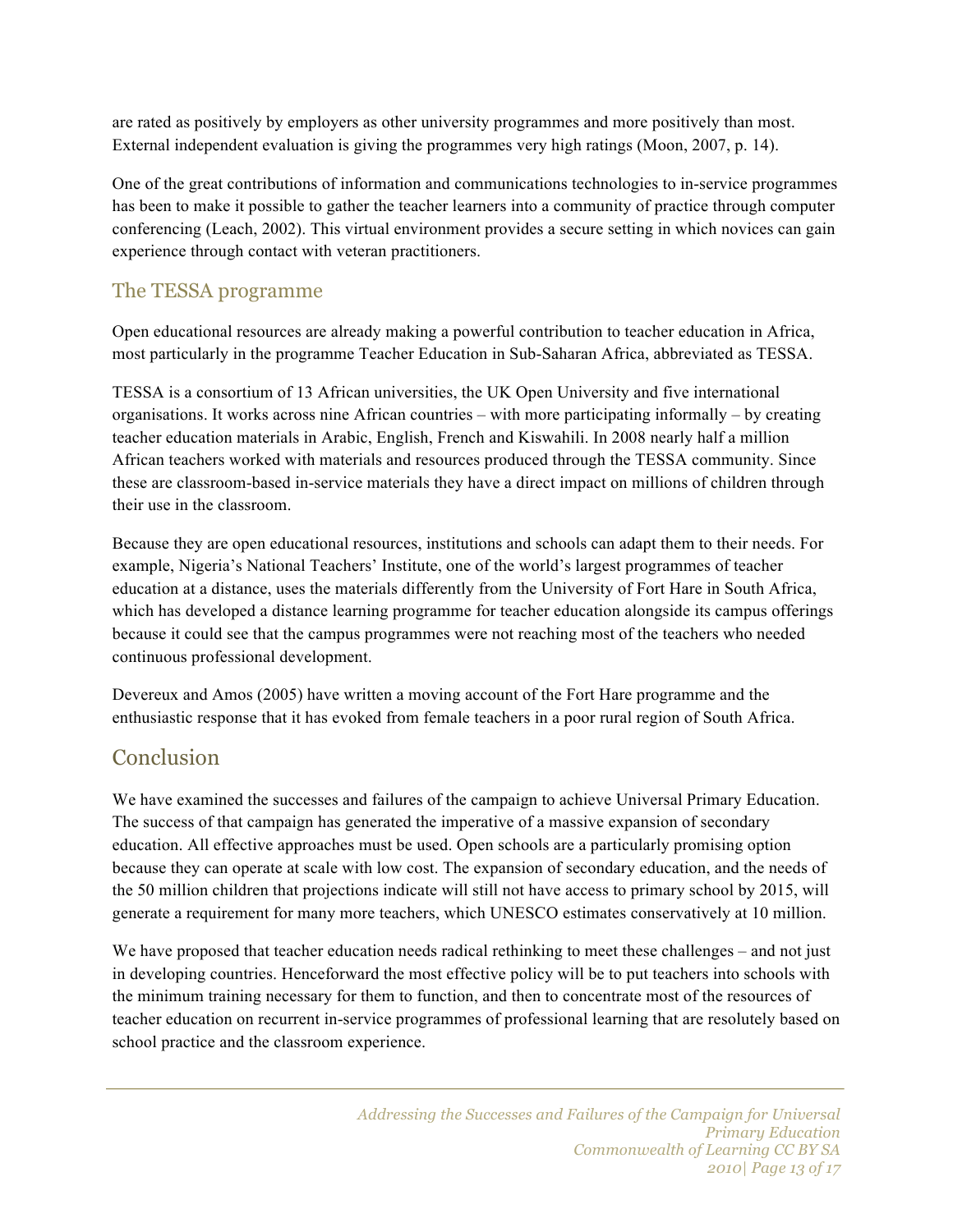Once that paradigm shift is made, all teacher education institutions will have to give themselves the capability to offer distance learning programmes in order to reach teachers in their schools. Today information and communications technology can make distance learning a richer experience than learning in a university classroom. Furthermore, drawing on the growing body of open educational resources allows institutions to take materials of world-class quality and adapt them to local conditions in a thoroughly authentic manner. Evidence suggests that this approach of classroom-based in-service education is successful where it most counts: that is to say in the learning and performance of the children.

We end by suggesting that combining the development of open schooling with a shift to educating teachers in-service through distance learning would provide opportunities for much greater synergy among ministries of education, schools, communities, open schools and teacher education institutions, suggesting a set of interacting systems that we propose as an educational ecosystem for the 21st century.

#### AN EDUCATIONAL ECOSYSTEM FOR THE 21ST CENTURY

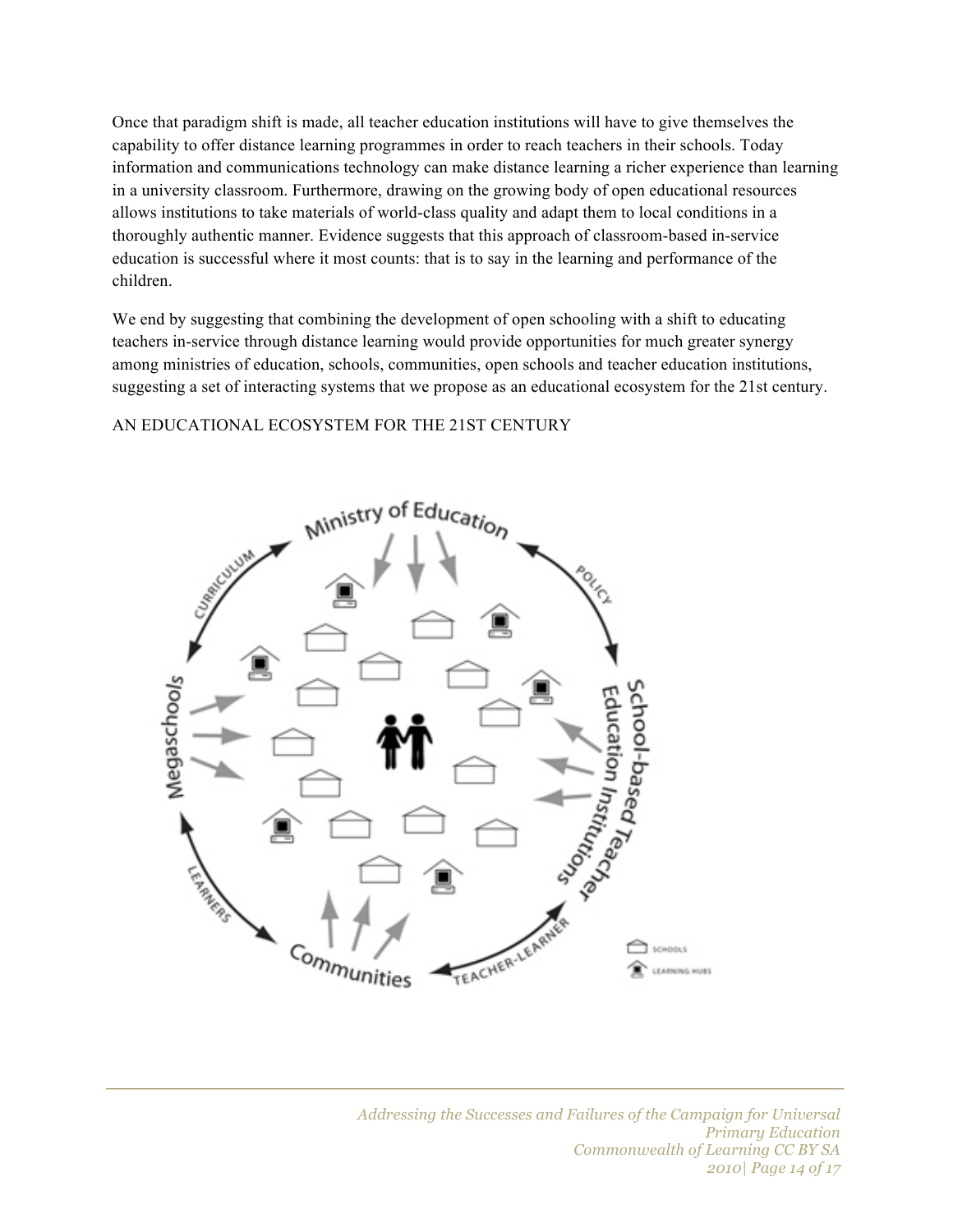This is an interlocking set of systems rather than a single entity. Figure 1 captures some elements of the interactions, interrelationships and interdependencies of these systems without implying that the whole is driven or controlled from any central point. The most effective systems have a high degree of selforganisation.

In the wider educational system competition is another process of self-organisation. While taking advantage of common resources, such as learning materials and OER, public and private schools will work to maintain their distinctiveness and promote their comparative advantage to parents. Similarly donors and vendors will want to encourage projects and experimentation in particular schools. Other parts of the system will review the results and may change their own practices based on their observations.

The figure shows that there is a national school system, including public and private schools and a network of learning hubs, under the authority of the ministry of education. The ministry is also linked to the open schooling sub-system, particularly through its curriculum and examinations function, and this sub-system also relates to the schools, notably as a source of learning materials, and to the learning hubs where it locates its study centres.

Also linked to the ministry, through its teacher education unit in particular, is the teacher education institution (TEI) sub-system. All TEIs have links with the schools and these are particularly strong for school-based teacher education. They will also relate to a national higher education system and to international groupings such as TESSA.

The learning hubs act as resource centres for teachers, giving them access to a richer ICT infrastructure than they have in their schools. Finally, intersecting with all these systems and subsystems is the community system, which has a highly complex set of sub-systems of its own.

#### References

Abrioux, Dominique & Ferreira, Frances (eds) (2009) *Open Schooling in the 21st Century,* Vancouver: Commonwealth of Learning. Retrieved fromwww.col.org/PSOpenSchooling .

Bernard, R M, Abrami, P C, Borokhovski, E, Wade, C A, Tamim, R, Surkes, M A & Bethel, E C (2009). A meta-analysis of three types of interaction treatments in distance education, *Review of Educational Research OnlineFirst,* published on July 6, 2009 as doi: 10.3102/0034654309333844.

Binder, Melissa (2006). The Cost of Providing Universal Secondary Education in Developing Countries, in Cohen, Joel E, Bloom, David E & Malin, Martin B (eds) *Educating All Children: A Global Agenda,* American Academy of Arts & Sciences, 455-491.

Cohen, Joel (2008). Make secondary education universal, *Nature* 456, pp. 572-573.

Daniel, J S (1996). *Mega-Universities and Knowledge Media: Technology Strategies for Higher Education,* Kogan Page.

Daniel, J S (2010). *Mega-Schools, Technology and Teachers: Achieving Education for All,* Routledge.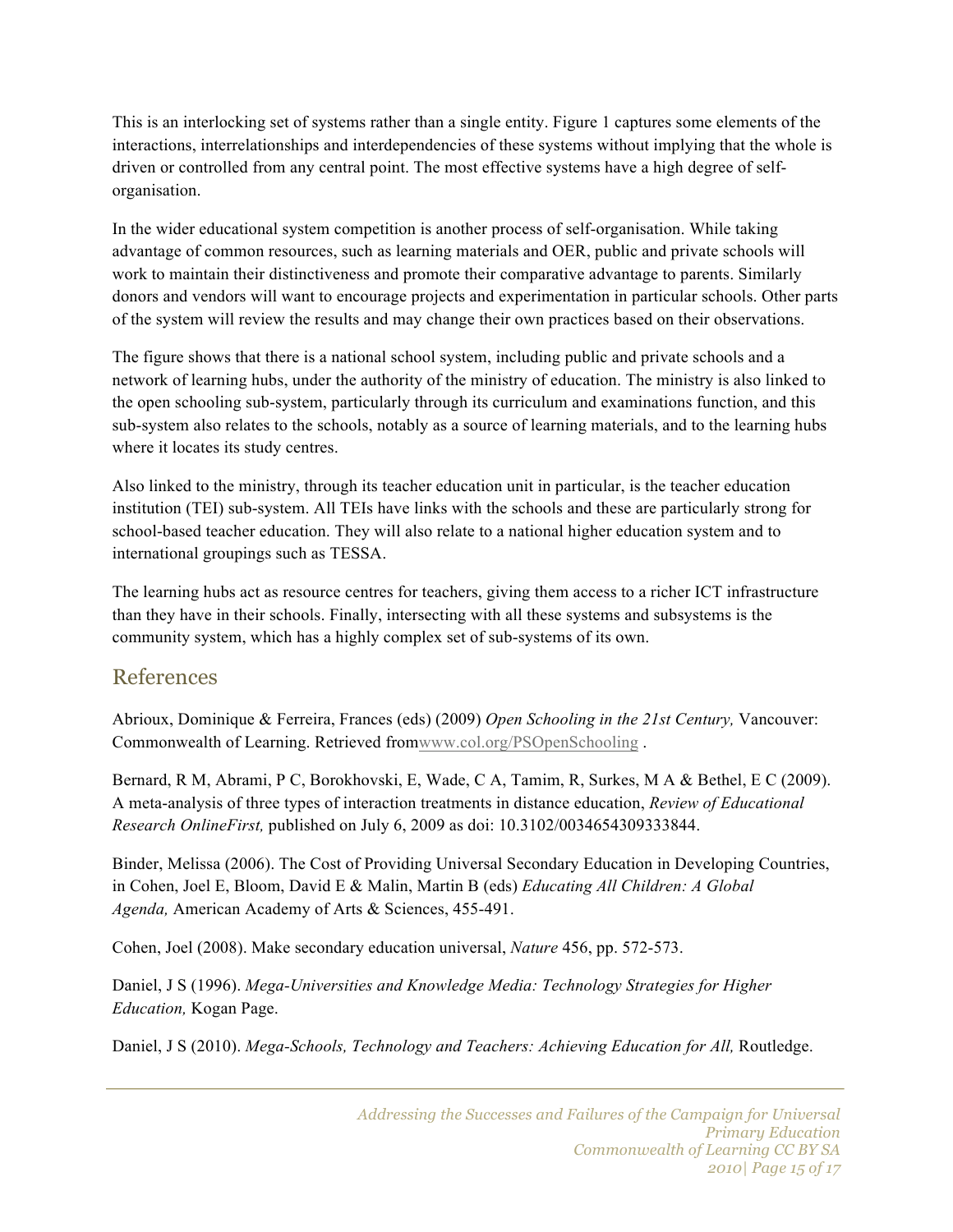Devereux, J & Amos, S (2005). The University of Fort Hare's learner-centred Distance Education Programme. *Open Learning* 20(3) 277–284.

DFID (1999). *The Effectiveness of Teacher Resource Centre Strategy,*Knamiller, G (ed.) London: Department for International Development. Retrieved

fromhttp://www.greenstone.org/............ssifierBrowse&p.c=dfid

Easterly, William (2001). *The Elusive Quest for Growth: Economists' Adventures and Misadventures in the Tropics,* Cambridge: MIT Press.

*The Economist* (2009b, August 19). The quality of teachers: Those who can.

Hutchings, M, Maylor, U, Mendick, H, Menter, I, & Smart, S (2006). An evaluation of innovative approaches to teacher education on the Teach First programme: Final report to the Training and Development Agency for Schools. London: London Metropolitan University, Institute for Policy Studies in Education. Retrieved

fromhttp://www.tda.gov.uk/upload/resources/teach%20first%20evaluation%20report%2005-06.doc

Leach, J (2002). The e curriculum knowledge of teachers: a review of the potential of large-scale electronic conference environments for professional development. *The Curriculum Journal,* 13(1), 87– 120.

Lewin, K M (2002). The costs of supply and demand for teacher education: Dilemmas for development. *International Journal of Educational Development,* 22(3–4), 221–242.

Lewin, K M (2008). *Strategies for Sustainable Financing of Secondary Education in Sub-Saharan Africa,* World Bank Working Paper No. 136. Washington, DC: World Bank.

Moon, R (2007). Research analysis: Attracting, developing and retaining effective teachers: A global overview of current policies and practices, Working Paper ED/HED/TED/2007/ME/20. Paris: UNESCO. Retrieved fromhttp://unesdoc.unesco.org/images/0015/001516/151685e.pdf

Moon, R (2008). The role of new communication technologies and distance education in responding to the global crisis in teacher supply and training: an analysis of the research and development experience.*Educação & Sociedade,* 29(104). Retrieved August 5, 2009, fromhttp://www.scielo.br/scielo.php?pid=S0101-73302008000300008&script=sci\_arttext&tlng=en

Nock, S (2006). *Teachers for All: What governments and donors should do.* Global Campaign for Education. Retrieved July 24, 2009, fromhttp://www.eldis.org/go/topics/resource-guides/education/keyissues/human-resources-in-education/human-resources-for-educationservicedelivery&id=22481&type=Document

Packer, Steve (2008) *International EFA Architecture Lessons and Prospects: A Preliminary Assessment, Background Paper prepared for the 2008 EFA Global Monitoring Report: Education for All, will we make it?*Paris: UNESCO.